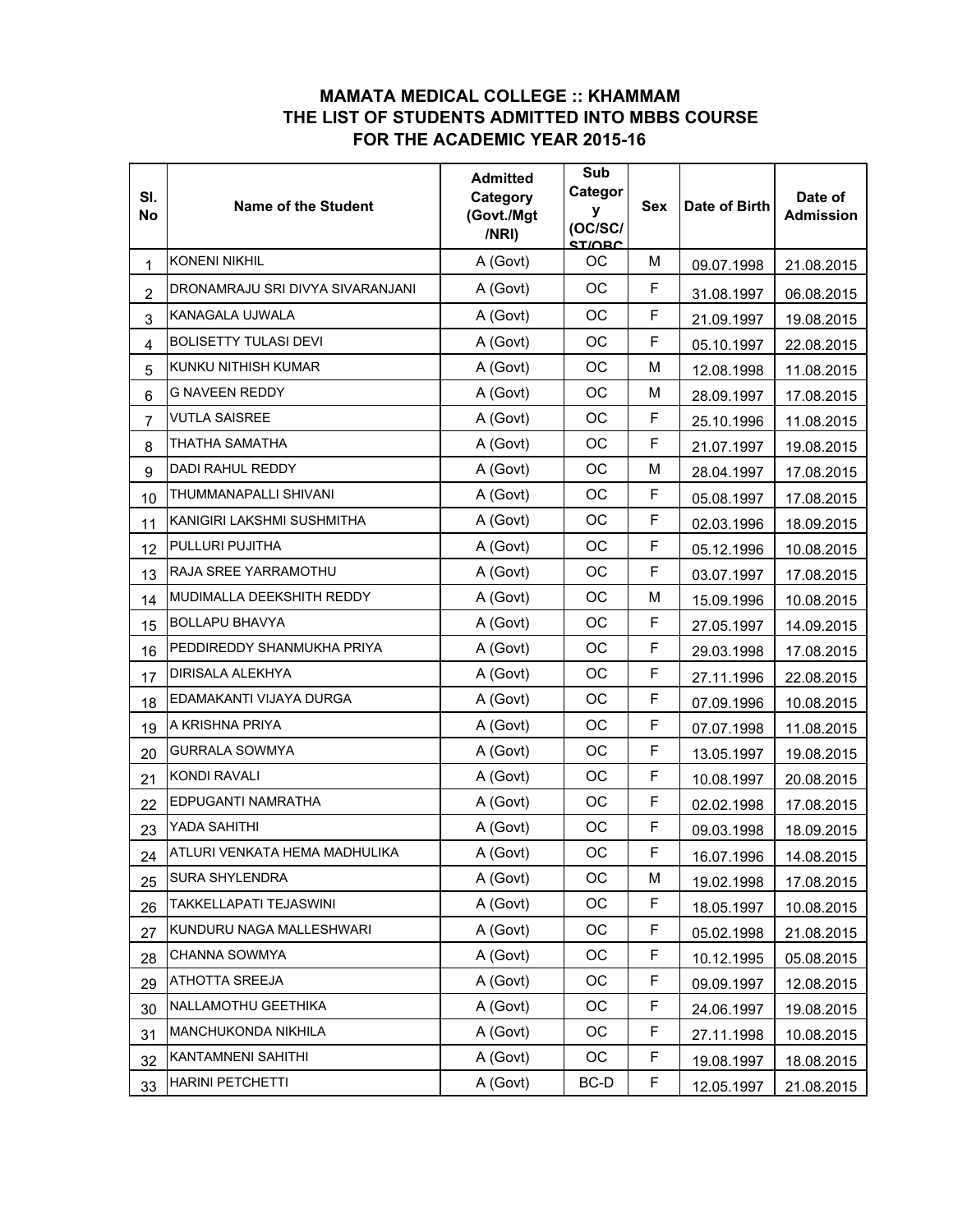| 34 | SRIRANGAM RAMA KRISHNA     | A (Govt) | BC-D      | M  | 20.09.1996 | 21.09.2015 |
|----|----------------------------|----------|-----------|----|------------|------------|
| 35 | <b>GUNDAPU KALPANA</b>     | A (Govt) | BC-D      | F  | 10.07.1997 | 19.08.2015 |
| 36 | <b>MALEEHA MEHREEN</b>     | A (Govt) | BC-E      | F  | 07.07.1998 | 05.08.2015 |
| 37 | <b>CHEPURI NITHISH</b>     | A (Govt) | BC-B      | M  | 19.06.1997 | 17.08.2015 |
| 38 | <b>BADE BHAVITA</b>        | A (Govt) | BC-B      | F  | 08.06.1998 | 20.08.2015 |
| 39 | MEEGADA KRISHNA PRIYA      | A (Govt) | BC-D      | F  | 19.06.1998 | 19.08.2015 |
| 40 | PENDEM PRATHIBHA           | A (Govt) | $BC-B$    | F  | 31.05.1997 | 17.08.2015 |
| 41 | <b>BODDUPALLY SOUJANYA</b> | A (Govt) | BC-B      | F  | 06.06.1997 | 17.08.2015 |
| 42 | KANNABOENA SAI SUDHAMSHA   | A (Govt) | BC-D      | F  | 06.05.1996 | 19.08.2015 |
| 43 | VALASALA NIHARIKA          | A (Govt) | BC-D      | F  | 03.08.1998 | 19.08.2015 |
| 44 | <b>K RAMYA</b>             | A (Govt) | BC-B      | F  | 07.06.1998 | 20.08.2015 |
| 45 | <b>BANDARI KAVYA</b>       | A (Govt) | BC-B      | F  | 07.08.1997 | 17.08.2015 |
| 46 | KANALA NAMRATHA            | A (Govt) | BC-D      | F  | 14.09.1997 | 06.08.2015 |
| 47 | RACHA NIKHILA              | A (Govt) | BC-B      | F  | 27.12.1997 | 19.08.2015 |
| 48 | VOOTLA SAI CHARAN          | A (Govt) | BC-B      | M  | 22.10.1996 | 10.08.2015 |
| 49 | MOHAMMED INAMUL HASAN SAAD | A (Govt) | BC-E      | M  | 02.08.1996 | 19.08.2015 |
| 50 | <b>DEEBA FATIMA</b>        | A (Govt) | BC-E      | F  | 09.07.1997 | 17.08.2015 |
| 51 | LANKE SANDHYA RANI         | A (Govt) | BC-A      | F  | 24.08.1997 | 18.09.2015 |
| 52 | <b>ARCHANA</b>             | A (Govt) | BC-B      | F  | 19.01.1997 | 16.09.2015 |
| 53 | KANNA SWATHI TAPASWI       | A (Govt) | BC-A      | F  | 13.03.1997 | 17.08.2015 |
| 54 | N MANI RATNAM              | A (Govt) | BC-C      | M  | 01.11.1996 | 22.08.2015 |
| 55 | CHEKKERA RAKESH REDDY      | A (Govt) | OC        | M  | 22.12.1997 | 30.09.2015 |
| 56 | PILLI SRAVANTHI SRI MEGANA | A (Govt) | BC-A      | F  | 22.06.1996 | 17.08.2015 |
| 57 | <b>KUNTA SNIGDHA</b>       | A (Govt) | BC-A      | F  | 13.09.1997 | 19.08.2015 |
| 58 | TEJAWATH SAIRAM NAYAK      | A (Govt) | ST        | M  | 04.05.1994 | 20.08.2015 |
| 59 | <b>BUDDE RAJA SREE</b>     | A (Govt) | BC-A      | F  | 21.02.1998 | 14.09.2015 |
| 60 | <b>JUPALLI RAVI TEJA</b>   | A (Govt) | SC        | M  | 03.10.1997 | 19.08.2015 |
| 61 | NUNAVATH SHARADA           | A (Govt) | <b>ST</b> | F. | 10.12.1995 | 16.09.2015 |
| 62 | VANKUDOTH RANJITH KUMAR    | A (Govt) | ST        | M  | 31.08.1996 | 14.09.2015 |
| 63 | RATHLAVATH LALU NAYAK      | A (Govt) | <b>ST</b> | M  | 05.05.1997 | 21.09.2015 |
| 64 | <b>KARE DHARANI</b>        | A (Govt) | SC        | F  | 13.07.1998 | 10.08.2015 |
| 65 | POTTAPENJARA SPANDANA      | A (Govt) | SC        | F  | 27.05.1997 | 19.08.2015 |
| 66 | BOWJENKU SRIKAVYA          | A (Govt) | SC        | F  | 06.01.1997 | 25.09.2015 |
| 67 | KANUKOLANU MOHANA LAHARI   | A (Govt) | BC-A      | F  | 13.03.1998 | 14.09.2015 |
| 68 | <b>KAMERA SHIVAJI</b>      | A (Govt) | SC        | M  | 10.01.1995 | 14.08.2015 |
| 69 | P ANUSHA                   | A (Govt) | SC        | F  | 10.07.1997 | 12.08.2015 |
| 70 | RAGATTI SAILAJA            | A (Govt) | SC        | F  | 02.10.1997 | 14.08.2015 |
| 71 | ALUPULA BHARGAVI           | A (Govt) | SC        | F  | 11.07.1996 | 15.09.2015 |
| 72 | BADISHA VAMSHIKRISHNA      | A (Govt) | SC        | M  | 19.08.1997 | 17.08.2015 |
| 73 | MADDELA TEJA SREE          | A (Govt) | SC        | F  | 11.06.1995 | 17.08.2015 |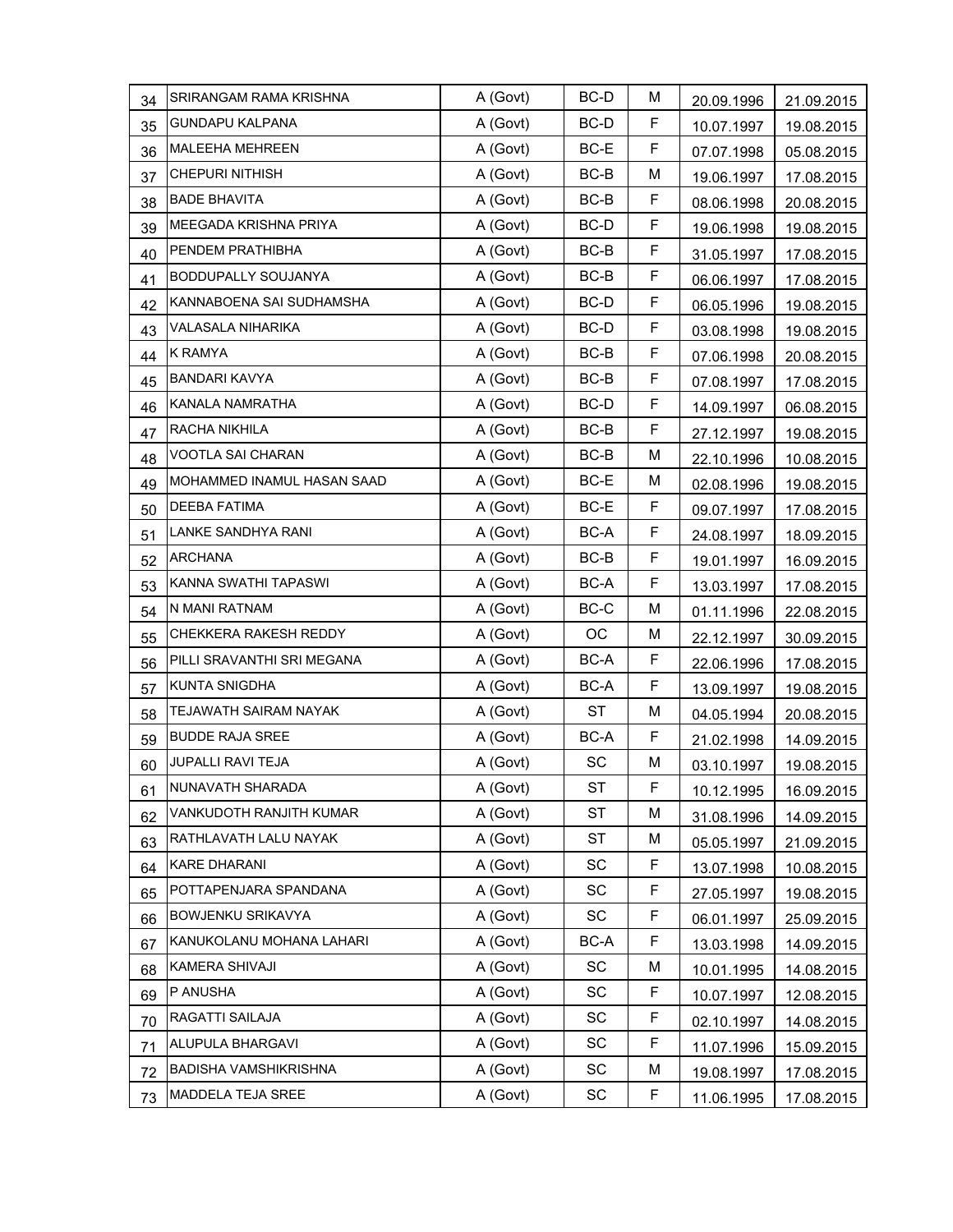| 74  | <b>BARIGELA MANASA</b>             | A (Govt)       | SC        | F | 02.01.1996 | 16.09.2015 |
|-----|------------------------------------|----------------|-----------|---|------------|------------|
| 75  | NALLAPU SUMAN PRIYA                | A (Govt)       | SC        | F | 23.01.1998 | 18.09.2015 |
| 76  | KOLIPAKA PRAVALIKA                 | B (Management) | BC-B      | F | 27.06.1997 | 27.08.2015 |
| 77  | KALAKUNTLA MANI VARUN              | B (Management) | OC        | M | 16.12.1997 | 31.08.2015 |
| 78  | JARUGULLA SUSMITHA                 | B (Management) | BC-D      | F | 28.06.1996 | 29.08.2015 |
| 79  | KUTUMBAKA DHANYA                   | B (Management) | OC        | F | 09.10.1997 | 03.09.2015 |
| 80  | AVUTAPALLI SIVA KOUSHIK            | B (Management) | OC        | M | 15.06.1998 | 29.08.2015 |
| 81  | KANALA VENKATA LAKSHMI DEDEEPYA    | B (Management) | OC        | F | 27.09.1996 | 07.09.2015 |
| 82  | PASUMARTHI KEERTHI PRAVALLIKA      | B (Management) | OC        | F | 12.04.1997 | 29.08.2015 |
| 83  | SUNKARA MOUNIKA                    | B (Management) | OC        | F | 02.05.1997 | 04.09.2015 |
| 84  | DESHPANDE AKHIL                    | B (Management) | OC        | M | 17.08.1997 | 31.08.2015 |
| 85  | <b>TEJASVI CHINNAM</b>             | B (Management) | OC        | F | 17.06.1997 | 31.08.2015 |
| 86  | KULKARNI JAYANTH                   | B (Management) | OC        | M | 17.08.1997 | 29.08.2015 |
| 87  | KANKATALA MANJUSHA                 | B (Management) | OC        | F | 27.01.1997 | 27.08.2015 |
| 88  | PASUPULETI SHIVA SAI               | B (Management) | BC-D      | M | 04.04.1997 | 05.09.2015 |
| 89  | KESIREDDY KARTHIK REDDY            | B (Management) | OC        | M | 01.11.1997 | 04.09.2015 |
| 90  | YERROLLA PRIYANKA                  | B (Management) | OC        | F | 17.04.1997 | 28.08.2015 |
| 91  | KUNDURU HARI PRASAD REDDY          | B (Management) | OC        | M | 23.04.1995 | 05.09.2015 |
| 92  | <b>DODIK SAGGURTHI</b>             | B (Management) | OC        | M | 04.08.1997 | 31.08.2015 |
| 93  | MUTHYALA AKHIL GUPTA               | B (Management) | OC        | M | 20.03.1997 | 07.09.2015 |
| 94  | KAVERI VENKAT RAKESH               | B (Management) | <b>ST</b> | M | 21.12.1998 | 26.08.2015 |
| 95  | CHAPPIDI SRI KALHARA SITA CHOWDARY | B (Management) | OC        | F | 20.12.1996 | 04.09.2015 |
| 96  | HANISHA VASIREDDY                  | B (Management) | OC        | F | 16.12.1996 | 31.08.2015 |
| 97  | DALEENAPRATHIBA MADDA              | B (Management) | OC        | F | 24.12.1994 | 07.09.2015 |
| 98  | HARSHITHA KODALI                   | B (Management) | OC        | F | 05.09.1997 | 01.09.2015 |
| 99  | GANGAVARAPU RASHMITHA              | B (Management) | OC        | F | 13.04.1997 | 03.09.2015 |
| 100 | VENNA JAHNAVI REDDY                | B (Management) | OC        | F | 17.08.1997 | 31.08.2015 |
| 101 | <b>BATCHU AKHILESH</b>             | B (Management) | OC        | M | 26.02.1996 | 31.08.2015 |
|     | 102 KARRA KEERTHI REDDY            | B (Management) | OC        | F | 17.02.1997 | 07.09.2015 |
|     | 103 ISHRATH BEGUM                  | B (Management) | BC-E      | F | 19.04.1995 | 21.08.2015 |
|     | 104 SASIDHAR CHODEY                | B (Management) | OC        | M | 09.03.1997 | 31.08.2015 |
|     | 105 MUPPALLA BHAVANA               | B (Management) | OС        | F | 05.11.1997 | 31.08.2015 |
|     | 106 VEMULA ASHISH KUMAR            | B (Management) | BC        | M | 01.03.1997 | 04.09.2015 |
|     | 107 RAYAPOLU DHARMA TEJA           | B (Management) | OC        | M | 26.05.1996 | 31.08.2015 |
|     | 108 BANOTH GANESH CHANDRA          | B (Management) | <b>ST</b> | M | 04.02.1995 | 04.09.2015 |
|     | 109 M HARSHITH KUMAR               | B (Management) | OC        | M | 03.05.1998 | 31.08.2015 |
|     | 110 AVULA MEGHANA                  | B (Management) | ОC        | F | 23.10.1997 | 29.08.2015 |
| 111 | <b>JALE VENKAT</b>                 | B (Management) | OC        | M | 30.08.1997 | 04.09.2015 |
|     | 112 PULLURI SRI CHANDANA           | B (Management) | OC        | F | 06.06.1997 | 07.09.2015 |
|     | 113 VENKATA NAGASAI TARIKA KANCHI  | B (Management) | BC-D      | F | 18.02.1998 | 04.09.2015 |